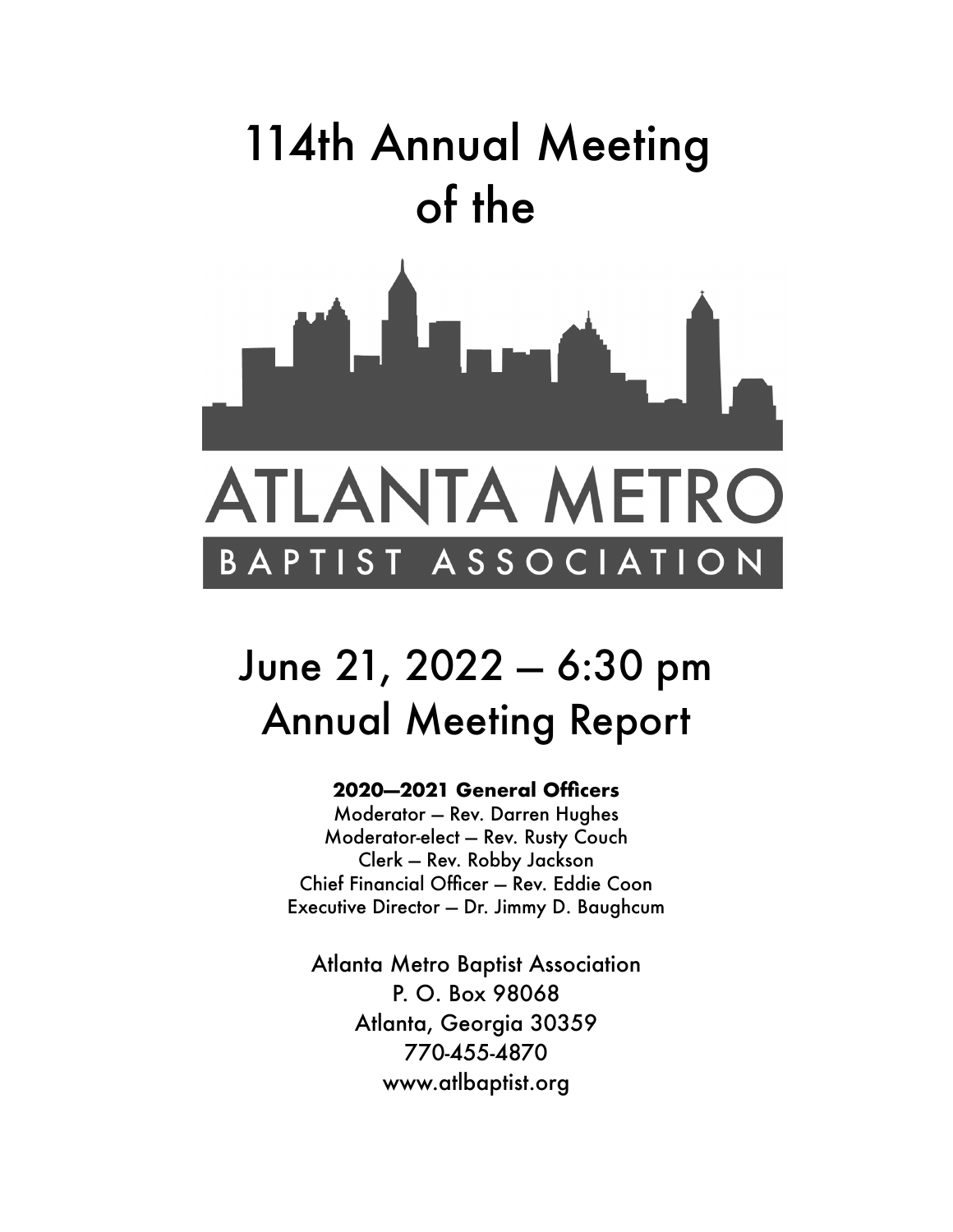## Welcome — Dr. Jimmy D. Baughcum, Executive Director Prayer — Rev. Darren Hughes, Moderator

## Atlanta Baptist Association, Inc., dba Atlanta Metro Baptist Association, Business Session

## **1. Call to order — Rev. Darren Hughes, Moderator**

## **2. Motion by Clerk, Rev. Robby Jackson**

As the clerk, I move that all registered messengers of our local churches, church plants and missional communities, and guests, will duly constitute the 114th Annual Meeting of the Atlanta Metro Baptist Association.

## **3. Finance Committee Report — Rev. Eddie Coon, Chairman**

|                                       | 2021 Actual  | 2021 Budget   |
|---------------------------------------|--------------|---------------|
| <b>Revenues</b>                       |              |               |
| <b>Gifts from Churches</b>            | \$63,469.61  | \$151,000.00  |
| <b>Salary Supplement Income</b>       | \$0          | \$7,200.00    |
| <b>Other Income</b>                   | \$152,021.37 | \$90,210.00   |
| <b>Total Revenues</b>                 | \$215,490.98 | \$248,410.000 |
| <b>Expenses</b>                       | 2021 Actual  | 2021 Budget   |
| <b>Payroll &amp; Benefits</b>         | \$1,793.63   | \$1,650.00    |
| <b>Total Missions and Ministries</b>  | \$0          | \$2,000.00    |
| <b>New Work Expenses</b>              | \$7,500.00   | \$6,000.00    |
| <b>Leadership Development Expense</b> | \$307.71     | \$250.00      |
| <b>Church Revitalization Expense</b>  | \$224.90     | \$250.00      |

#### Annual Financial Report from 2021 (January — December 2021)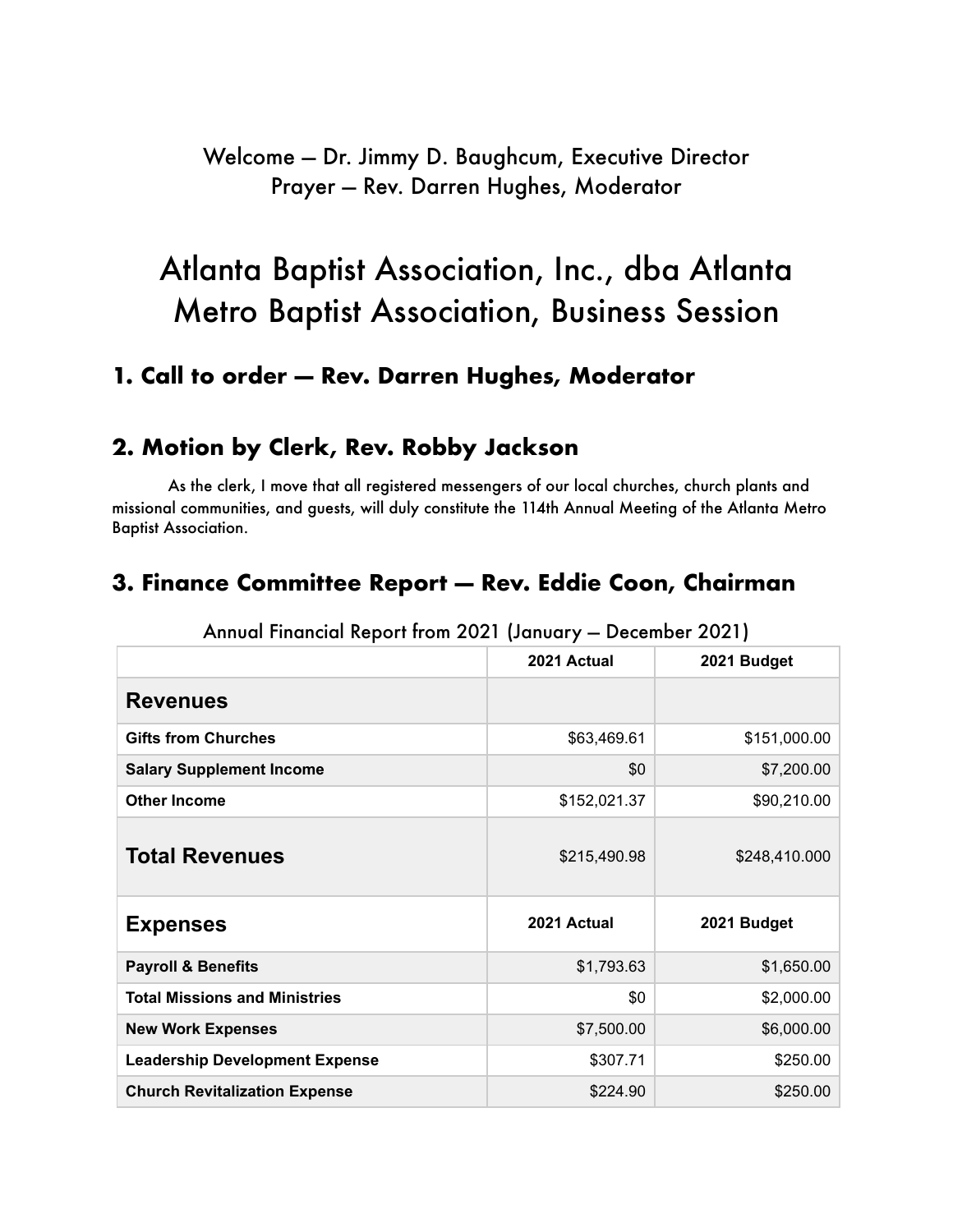| <b>Administrative Salaries</b>        | \$130,575.08  | \$132,500.00 |
|---------------------------------------|---------------|--------------|
| <b>Administrative Benefits</b>        | \$72,061.19   | \$78,360.00  |
| <b>Administrative Office Expenses</b> | \$12,591.77   | \$23,400.00  |
| <b>Conferences/Conventions</b>        | \$2,896.87    | \$4,000.00   |
| <b>Total Expenses</b>                 | \$227,951.15  | \$248,410.00 |
|                                       |               |              |
| <b>Net Total</b>                      | (\$12,460.17) |              |

## To Date Financial Report from 2022 (January — April 2022)

|                                                 | 2022 Actual (Jan-<br>April) | 2022 Budget to<br><b>Date</b> | 2022 Budget  |
|-------------------------------------------------|-----------------------------|-------------------------------|--------------|
| <b>Revenues</b>                                 |                             |                               |              |
| <b>Gifts from Churches</b>                      | \$24,006.60                 | \$26,666.68                   | \$80,000.00  |
| <b>Other Income</b>                             | \$90,656.02                 | \$57,269.64                   | \$171,809.00 |
| <b>Total Revenues</b>                           | \$114,662.62                | \$83,936.32                   | \$251,809.00 |
| <b>Expenses</b>                                 | 2022 Actual (Jan-<br>April) | 2022 Budget to<br><b>Date</b> | 2022 Budget  |
| <b>Payroll &amp; Benefits</b>                   | \$555.98                    | \$550.00                      | \$1,650.00   |
| <b>Total Missions and Ministries</b>            | \$26.29                     | \$666.64                      | \$2,000.00   |
| <b>New Work Expenses</b>                        | \$3,232.00                  | \$2,000.00                    | \$6,000.00   |
| <b>Leadership Development</b><br><b>Expense</b> | \$98.75                     | \$83.32                       | \$250.00     |
| <b>Church Revitalization Expense</b>            | \$59.99                     | \$83.32                       | \$250.00     |
| <b>Administrative Salaries</b>                  | \$45,163.36                 | \$45,196.64                   | \$135,590.00 |
| <b>Administrative Benefits</b>                  | \$20,600.55                 | \$26,233.00                   | \$78,669.00  |
| <b>Administrative Office Expenses</b>           | \$2,082.48                  | \$7,800.00                    | \$23,400.00  |
| <b>Total Expenses</b>                           | \$74,715.23                 | \$83,936.24                   | \$251,809.00 |
|                                                 |                             |                               |              |
| <b>Net Total</b>                                | \$39,947.39                 | 0.08                          |              |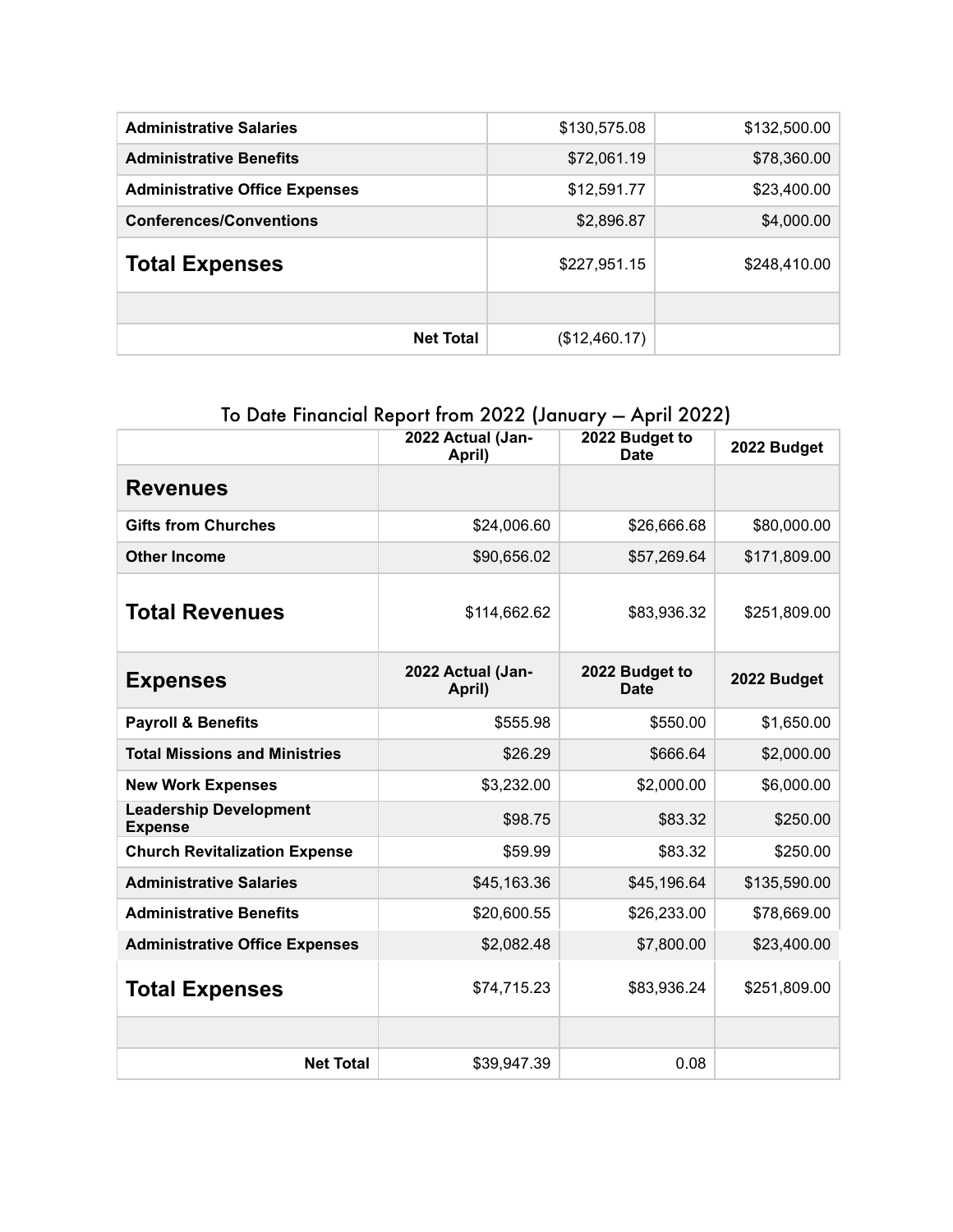## **4. Officer Recommendations — Rev. Robby Jackson**

#### **2022—2023 General Officers**

Moderator — Rusty Couch Moderator-elect — Keith Reynolds Clerk — Robby Jackson Chief Financial Officer — Eddie Coon

## **5. Team/Committee Member Report — Rev. Robby Jackson**

#### **2022—2023 Administrative Leadership Team**

Moderator — Rusty Couch Moderator-elect — Keith Reynolds Immediate Past Moderator — Darren Hughes Clerk — Robby Jackson Finance Chair — Eddie Coon Personnel Chair — Jim Haskell Executive Director — Dr. Jimmy D. Baughcum ——At large Members At Large — Term expires 2024 — Joe Jackson, Barry Odom At Large — Term expires 2025 — Tez Andrews

#### **2022—2023 Committees**

#### **Personnel**

Jim Haskell, Chairman Andrew Holley Gerald Gibson Elmer Goble Moderator, Moderator-elect, Clerk, Executive Director

#### **Finance**

J. Eddie Coon, Chairman Alan Smith Emory Berry, Jr. Deane Johnson Moderator, Moderator-elect, Clerk, Executive Director

#### **Membership**

Moderator-elect, Chairman William Perkins Daryl Johnson Kewon Foster Moderator and Executive Director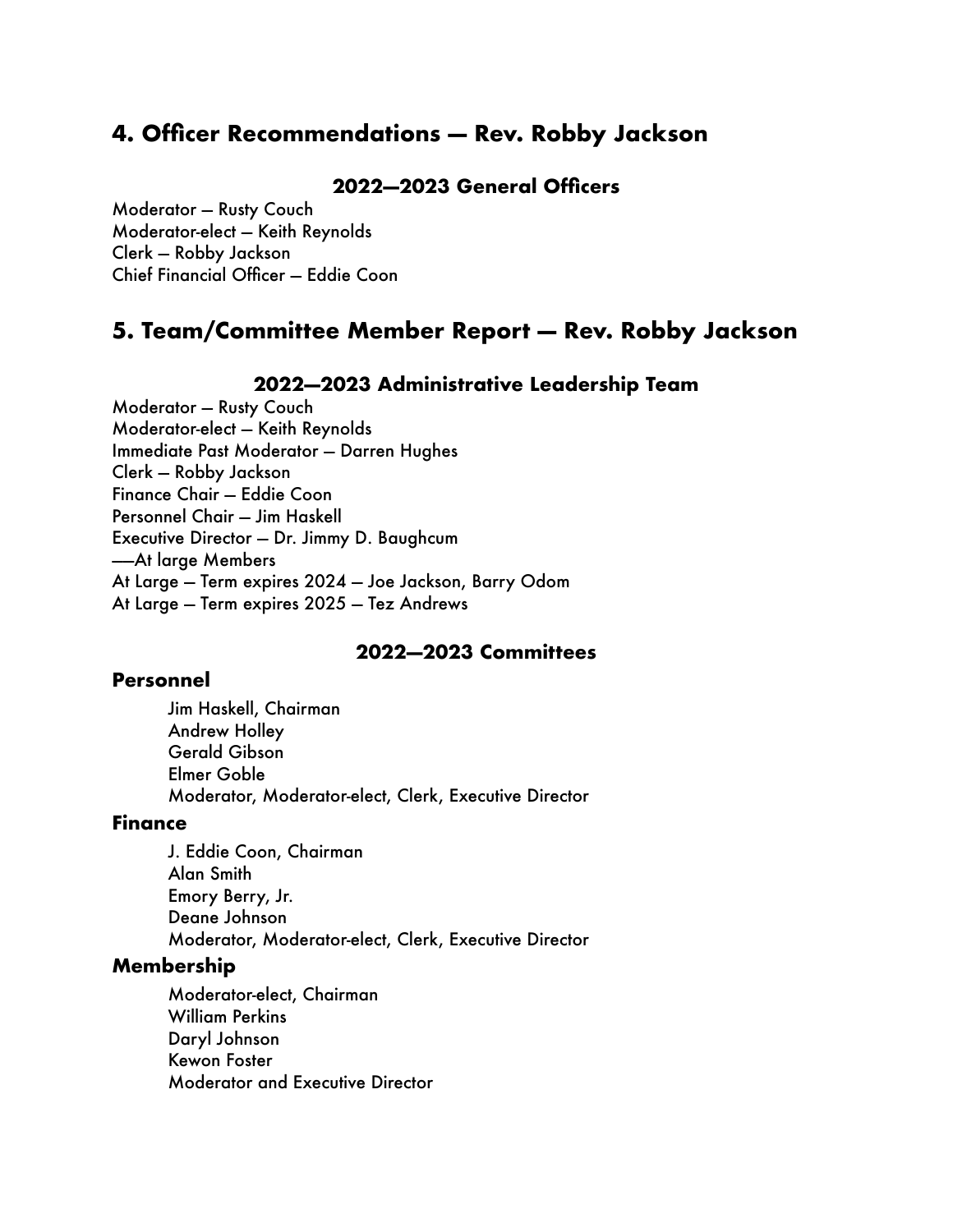## **6. Pre-Approved Business**

## **7. Executive Director's Report and Recognition of Officers — Dr. Jimmy D. Baughcum**

**8. Closing Prayer**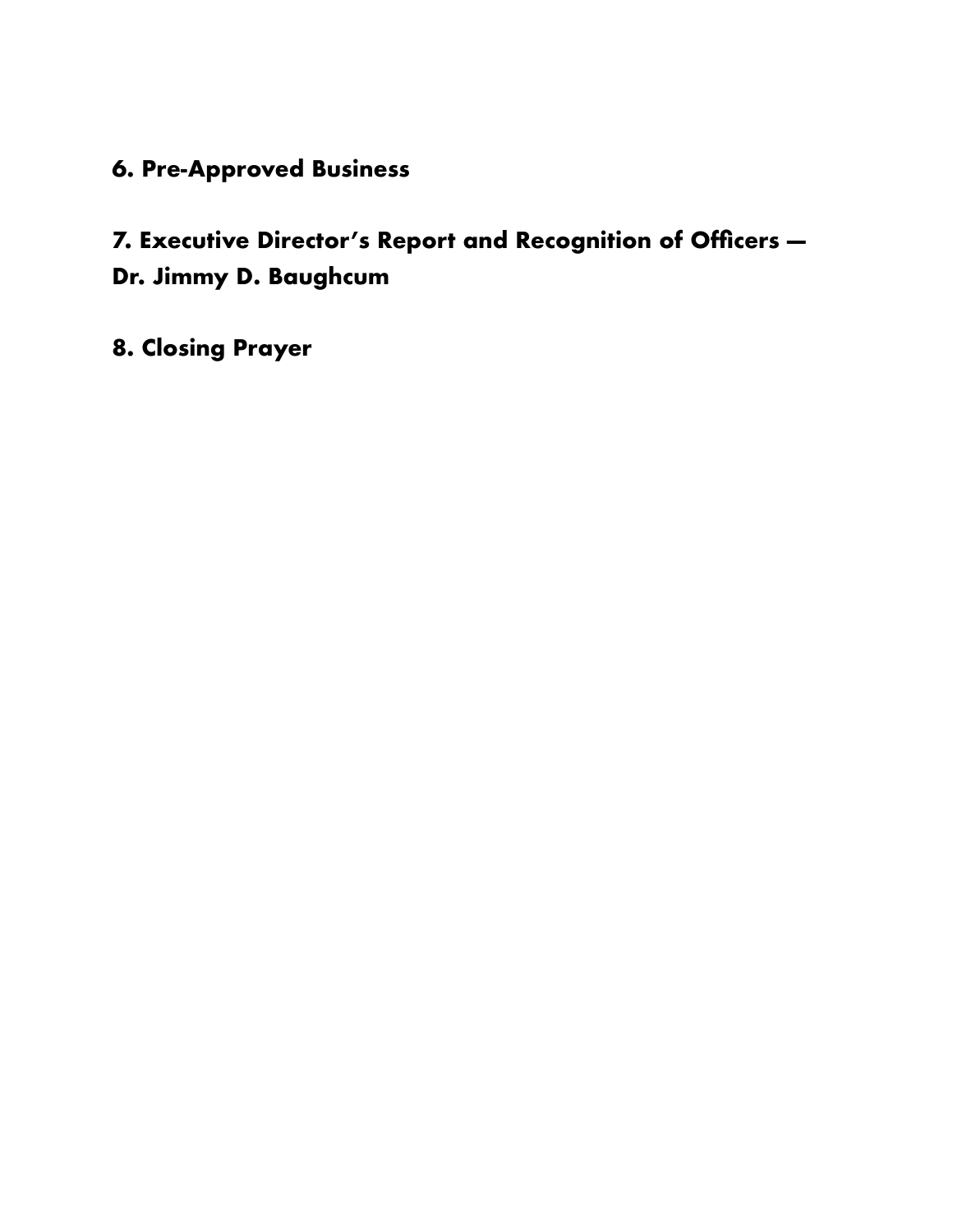### **Atlanta Metro Baptist Association Affiliated Congregations**

(P)=Church Plant (M)=Missional Community

Almighty Word Baptist Church (P) Rev. Frank Jr. Burkhead Amazing Grace Ghanaian Church **Rev. Peter Kwaku Akenteng (Wiafe)** Atlanta Chin Emmanuel Church Michael Bik Atlanta Zo Baptist Church **Hau Do Lian** Bethel Faith Baptist Church Rev. Seong Seo Briarcliff Baptist Church Nick Crawford, Interim Bridgepoint Church at Toco Hills **Bridgepoint Church at Toco Hills** Dr. Jim Haskell Brown Memorial Baptist Church **Rev. Douglas Rainwater** Buckhead Baptist Church **Rev. William Givens** Christian Fellowship Baptist Church Rev. Keith Reynolds Christ Wisdom (Eritrean) (P) Rev. Goniche Simon Church 51 (P) **Rev. Barry Odom** Citizens Church Decatur (P) Rev. Andrew Holley Connect Church of Atlanta Rev. Martez (Tez) Andrews Divine Unity Missionary Baptist Church Rev. Demetrius Swoopes DoDream Church **Brandfilm** Rev. Inseung Kim Dunwoody Baptist Church **Dr. Allen Jackson** Endeavor Hispanic **Endeavor Hispanic Rev. Melvin Porfirio** Faith Baptist Church Rev. Charles Maudaugh First Baptist Church East Point **Rev. Kamau Welcher** First Baptist Church of Avondale Estates First Baptist Church of Doraville **Rev. Bill Kelly** First Baptist Church of Hapeville **Dr. Jim Starr** First Baptist Church of Sandy Springs Rev. Mitch Hagins First Baptist Church of Tucker **Rev. Andrew McNair** First Brazilian Baptist Church **Rev. Heralto Pacheco** First Cambodian Baptist Church **Rev. Sambath Keo** First Christ Cares Church **Rev. Don Lockhart** First India Baptist Church **Rev. Avinash Raiborde** First Romanian Baptist Church **Dr. Cristian Cocian** First Zo Baptist Church Georgia (P) Rev. Hang Do Lian Georgia Zotung Baptist Church Rev. Pa Tin Lian Go Forward Karen Baptist Church Rev. Dae Loo God's Acre @ Ben Hill Baptist Church Dr. Robert Wilson Grace Midtown Church **Brace Contract Contract Contract Contract Contract Contract Contract Contract Contract Contract Contract Contract Contract Contract Contract Contract Contract Contract Contract Contract Contract Contr** Grace Temple Christian Church (P) Rev. H. Gerald Gibson Greater Fortress Avenue Baptist Church Dr. William Perkins Greenforest Community Baptist Church Harbins Community Baptist Church Rev. Demer Webb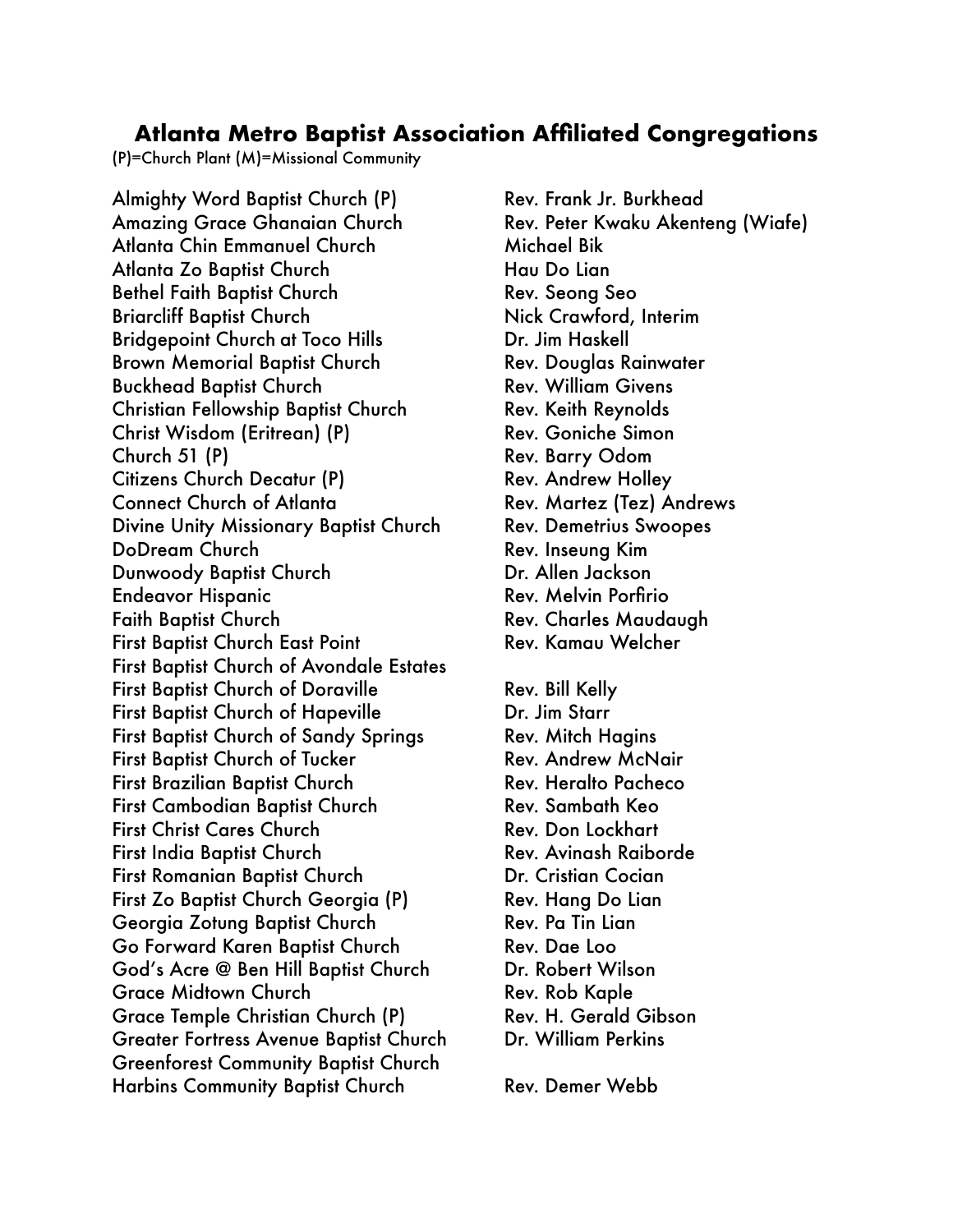Hosanna Korean Baptist Church **Rev. Deuk Jae Ko** Iglesia Bautista Internacional **Rev. Samuel Aleman** Iglesia Biblica Amistad **Biblica Amistad** Rev. Melvin Leoza Iglesia El Calvario Baptist Church Rev. Danilo Cardona Immanuel Baptist Church Jackson Hill Baptist Church Jefferson Avenue Baptist Church **Dr. Shawn Creamer** Johns Creek Baptist Church Rev. Shaun King Matupi Christian Baptist Church **Rev. Born Thang** Mission Church (P) and the Church Control Rev. Kevin Scarbrough Myanmar Baptist Church Rev. Naing Aung New Life International Church (P) Rev. Roy Brown North Clarendon Baptist Church **Rev. Rusty Couch** North River Baptist Church **Dr. Steve Brown** Northside Park Baptist Church **Dr. Vince Smith** Out of Love Ministries (P) Business Rev. Kewon Foster Parkwood Hills Baptist Church Rev. Len Williamson Perkerson Baptist Church (M) Rainbow Park Baptist Church **Rev. Steven Dial, Sr.** Cases Refuge Church of Atlanta Rev. Ethan Seifried Remnant Fellowship **Example 20** Dr. James Livingston, Sr. Riverside Community Baptist Church Rev. Lloyd Key Sandy Springs Community Church Rev. Deane Johnson Se Kwang Baptist Church **Rev. Gichul Key Choi** Smoke Rise Baptist Church **Dr. Chris George** The Church at Decatur Heights **Dr. Alan Smith** The Favor Church (P) Books Changes Changes Changes Changes Dr. Emory Berry, Jr. The Lord's House Community Church Rev. Joseph Jackson Valley Brook Baptist Church **Rev. John Shinn, Interim** Vietnamese Baptist Church Hapeville **Rev. Minh Van Truong** Vietnamese Peaceful Baptist Church (P) Rev. Hau Trung Washington Road Neighborhood Church (M) Rev. Jimmie Jordan Welcome All Baptist Church Rev. Dwayne Bates White Stone Somang Korean **Rev. Ci Seon Kim** Wieuca Road Baptist Church **Dr. Barry Howard** Woodland Hills Church dba United Church Rev. Arthur Breland Yeshua's Fellowship (M) Bev. Rick Hobbs Young Street Community Baptist Church Rev. Marques Fletcher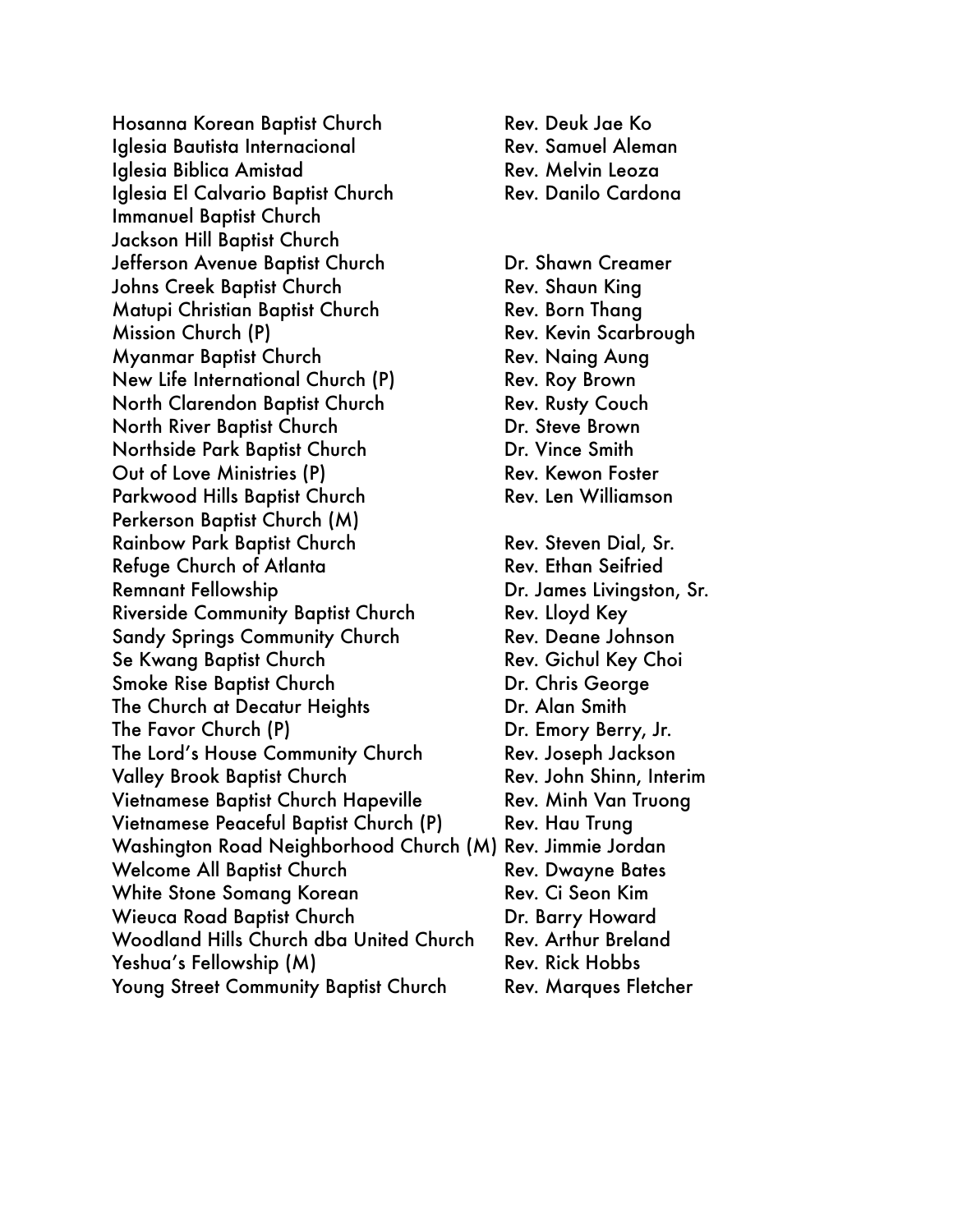## **WOM/WMU Leadership Team:**

**Esther Grissom-Director, Christian Fellowship Baptist Church Margaret Perkins-Prayer Specialist, Greater Fortress Baptist Church Shirley Fomby-Mission Consultant, First Baptist Church of East Point Dryna Rains-Mission Consultant, Wieuca Road Baptist Church Mary Duffie-Mission Consultant, First Baptist Church of Avondale Estates Agnes Church-Treasurer, Peachtree Baptist Church Dorothy Pryor-Auditor, Wieuca Road Baptist Church Apryl Perkins-Secretary, Greater Fortress Baptist Church Terry Maddlone-Mission Consultant, Bridgepoint Church**

## **Veteran Minister's Fund Report — Joel Harrison, Chairman**

On March 17, 1913, Mr. George M. Brown donated \$3,000.00 that gave birth to the Veteran Ministers Fund of the Atlanta Baptist Association. Since that time additional donations plus careful management has resulted in significant growth. Dividends from this money provides monthly annuities for qualified ministers, their spouses and association workers who need financial aid.

The fund and gains on investment is overseen by a seven-member board of trustees. The majority of the Trust Fund is managed by the Georgia Baptist Foundation. The current Board of Trustees is composed of Darwin Caldwell, Bart McNeil, Mike Roper, Joel Harrison (chairman), Rusty Couch, Larry Burgess, and Robert Johnson.

A summary of requirements for annuitants:

- •At least 60 years of age.
- •Has served at least 25 years in ministry or association fields.
- •Served at least 5 years in Atlanta Metro Baptist Association as pastor or staff member or missionary.
- •Cannot be receiving a regular monthly or yearly salary from a Baptist church or entity.
- •Is unable due to age or physical disability to continue in regular employment.
- •The annuity can also be paid to an unmarried widow(er) of a minister who meets the above requirements or to an unmarried daughter younger than 25 years of age if both minister and widow(er) are deceased.
- •Under certain circumstances, the Board of Directors may assist ministers in the state of Georgia.
- •Financial need, other than the above requirements, is the sole requirement to qualify for assistance from the Veteran Ministers Fund.

For information or to receive necessary application forms to apply for assistance, contact either Darwin Caldwell (678.641.3447) or Joel Harrison (404.771.6131).